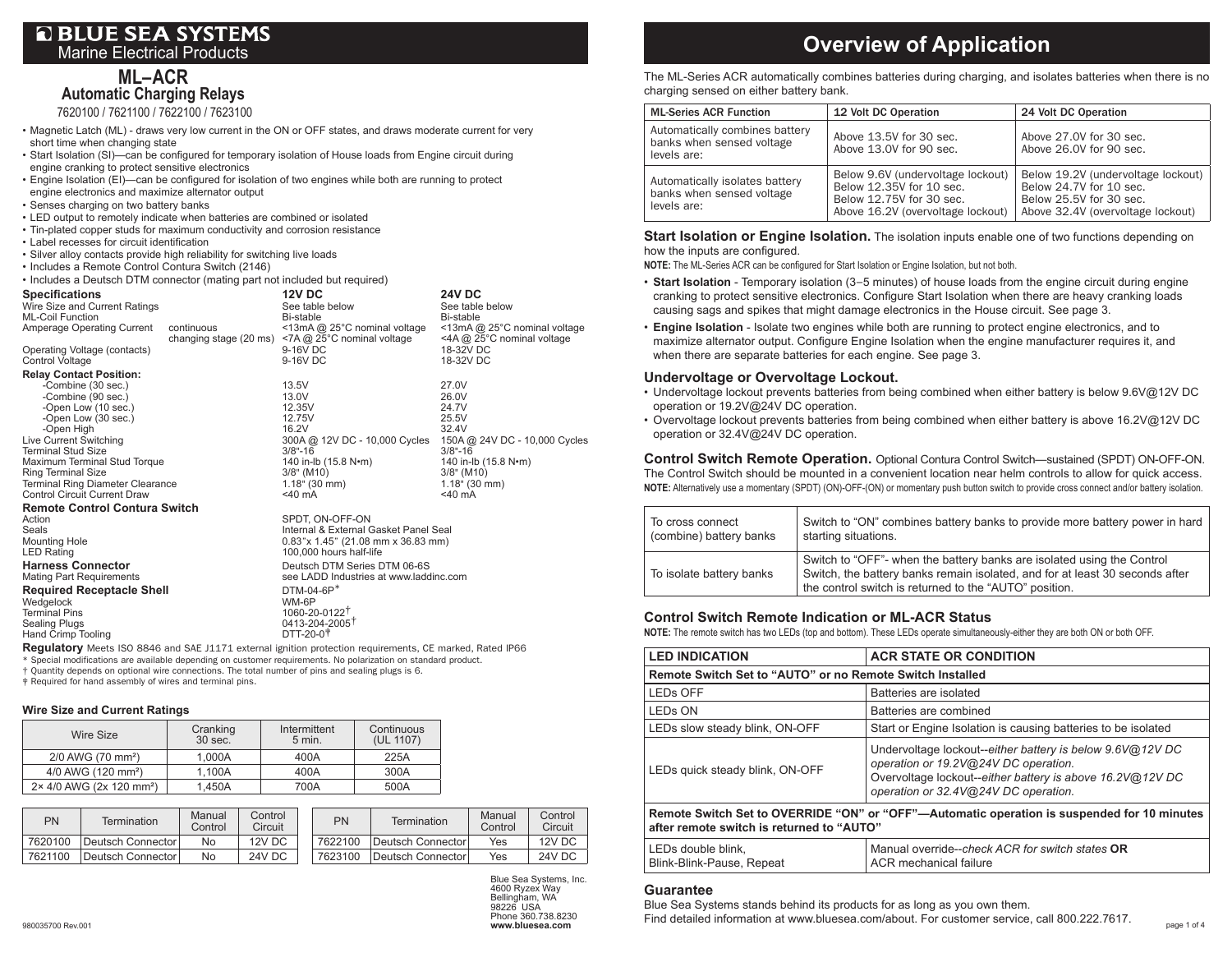# *<u>Overview of Application (continued)*</u>

# **Manual Control Override Knob PN 7622B / 7622100B / PN 7623B / 7623100B**

# **The Manual Control Override Knob provides:**

- an added level of safety that allows manual ON-OFF control with or without power
- LOCK OFF for servicing the electrical system

Remote LEDs in control switch indicate when ML-Series ACR is in manual override condition.

# **Manual Control Override Knob Operations\*** †

| To combine battery banks                       | With Override Knob in REMOTE position,<br>push button until latched (Push to Latch On).                                                    |  |
|------------------------------------------------|--------------------------------------------------------------------------------------------------------------------------------------------|--|
| To isolate battery banks that<br>are connected | Rotate Override Knob to right to release button<br>from Latch On mode (button pops up). Rotate<br>Override Knob to left (REMOTE position). |  |
| To prevent remote operation                    | Rotate Override Knob to right<br>(LOCK OFF position).                                                                                      |  |
| To secure for servicing                        | With Override Knob in LOCK OFF position,<br>pass cable tie through hole.                                                                   |  |

Operating the Manual Control Override Knob will override automatic operation of the ML-Series ACR for 10 minutes if the override forces a change in switch state.

† The ML-Series ACR will wait 10 minutes if it attempts to automatically close while the manual knob is rotated to LOCK OFF.

# $\land$  CAUTION  $\land$

- $\blacksquare$  These instructions are intended to provide assistance with the installation of this product, and are not a substitute for a more comprehensive understanding of electrical systems. We strongly recommend that a competent electrical professional perform the installation of this product.
- ार्ज The illustrated wiring diagram represents a common installation and is not meant to be a guide for wiring a specific vessel. The wiring diagram shows a single battery bank installation.
- ⊠ Disconnect all negative battery connections before beginning the installation.
- ⊺⊽ All unused control wires should be carefully insulated from each other and from accidental contact using heat shrink tubing or electrical tape. External contact or shorting between control wires can lead to malfunction.

# **Installation Instructions**

# **Mounting**

Install the ML-Series ACR as close as possible to both battery banks so that positive and negative wires are as short as possible, and voltage drop in these wires is kept to a minimum‡. To avoid corrosion to terminals and connecting wires, mount in a dry and protected location. Avoid mounting directly above vented lead acid batteries so that the ACR is not exposed to corrosive gasses expelled from the batteries.

‡ Because the ACR senses the voltage between its negative ground connection and its positive sense connections, both positive and negative wires should be as short as possible so that the influence of voltage drop on sensed voltage levels is minimized.

# **High Current Primary Circuit Connections (stud terminals A and B)**

For help selecting the appropriate wire size and circuit protection rating, go to www.bluesea.com and click the *Circuit Wizard* quick link.

# **To connect high current circuit wires:**

- 1. Connect the battery banks to the stud terminals marked A and B.
- 2. Torque the high current terminal stud nuts to 140 in-lbs (15.5 N•m) maximum.
- **NOTES:** Stud terminals A and B are interchangeable. Either battery bank can be connected to A or B. If the ACR is to be used for cross connect, fuses between ACR terminals A and B and each battery positive are not required according to ABYC guidelines. If the ACR is not used for cross connect, install fuses to prevent a hazard if there is damage to the wires connecting the batteries to the ACR. The fuses should be placed as close as possible to the batteries so that most of the wire is protected.

# **Control Circuit Connection (wire contained in the wire harness) Ground Connection**

Connect the black wire in the wire harness to DC ground at the main ground terminal busbar.

#### **Optional Control Circuit Connections (wires contained in the wire harness) Cross Connect or Isolate Battery Banks**

Use a sustained (SPDT) ON-OFF-ON Remote Control Switch (sold separately)

Alternatively a momentary (SPDT) (ON)-OFF-(ON) Remote Control Switch, or two momentary push button switches (sold separately) can provide cross connect and/or battery isolation. The Control Switch should be mounted in a convenient location near helm controls to allow for quick access.

**NOTE:** Use 16 AWG wire for all Control Circuit connections to meet ABYC minimum wire size requirement.

# **Cross Connect or Isolate Battery Banks Using Optional Control Switch**

 Use Control Switch (sold separately) – momentary or sustained single pole double throw (SPDT) to provide these settings:

- **CROSS CONNECT** ( **I**) Battery banks are combined to provide more battery power in hard starting situations.
- **• ISOLATE** (**O**) Battery banks are isolated until the Control Switch is returned to **AUTO (center position)**. When the Control Switch is returned to **AUTO**, the ACR returns to automatic mode.

# **To enable cross connect and isolation, connect:**

- • Red wire from harness to center (common) of SPDT switch.
- **Cross Connect** terminal of SPDT switch to DC positive through 2A circuit protection.
- **Isolate** terminal of SPDT switch to DC negative (ground).

# **To enable temporary cross connect using momentary push-button switch:**

- • Connect the red wire from the harness to one side of a momentary push-button switch, (sold separately).
- • Connect the other side of the push button switch to DC positive through 2A circuit protection.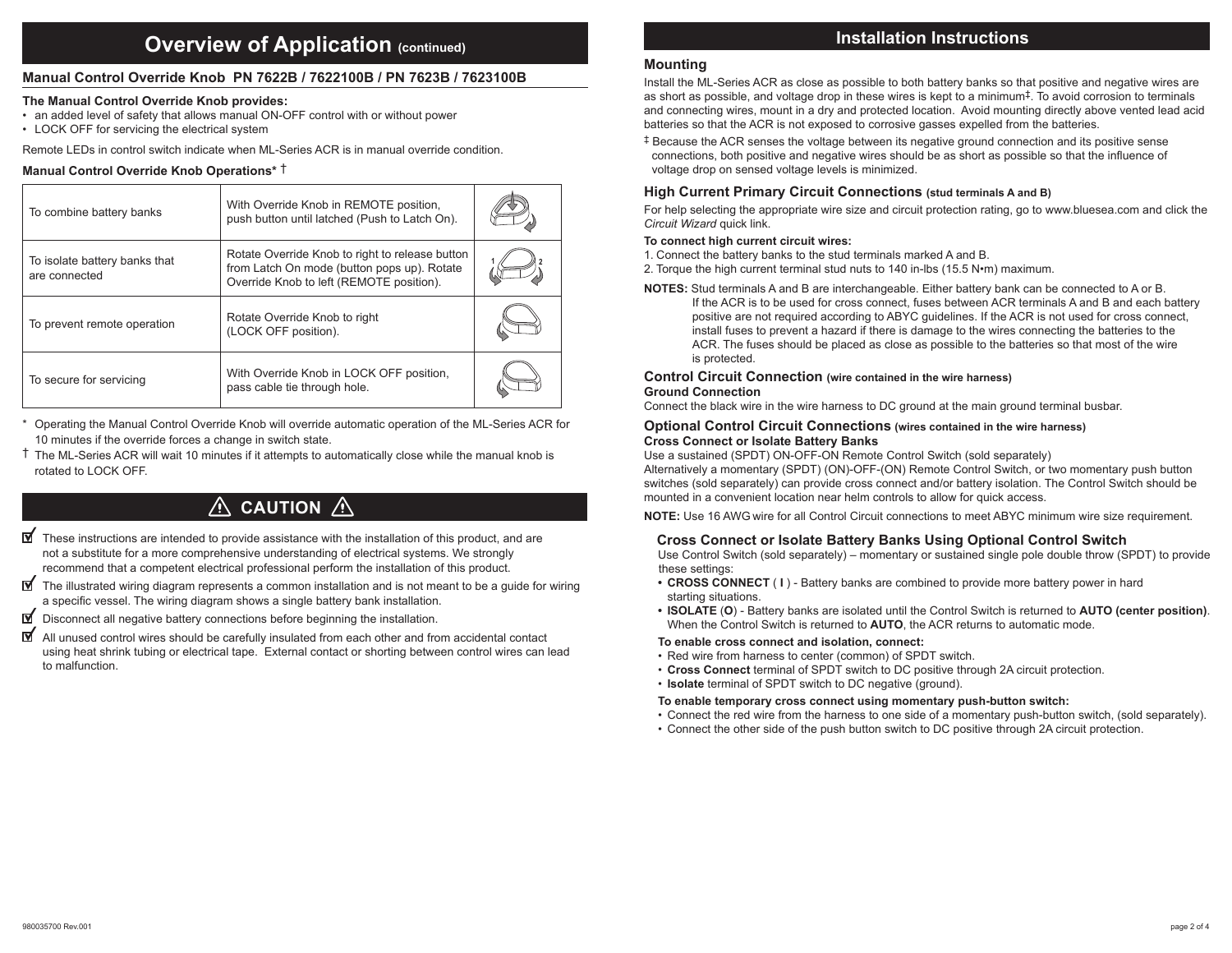# **Installation Instructions (continued)**

## **Start Isolation**

The ML-Series ACR can be configured to automatically open temporarily (3-5 minutes) when voltage is sensed on any one of up to three start-isolation inputs. Enable this feature to isolate Start circuits from the House circuit and prevent starting current transients from interfering with sensitive house electronics.

#### **To enable Start Isolation:**

• Connect the brown wire (ISOLATION #1) from the harness to the terminal or wire running from the start key switch to the starter solenoid. Make this connection through a 2 Amp in-line fuse. This connection can be made at the start key switch or at the starter solenoid, but must be to the line that is positive only when cranking the engine. as shown below.

#### **To enable Start Isolation for two or three engines starting from the same battery:**

- Connect the green wire (ISOLATION #2) to ENGINE #2 in the same manner as above.
- • Connect the orange wire (ISOLATION #3) to ENGINE #3 in the same manner as above.



# **Installation Instructions (continued)**

## **Engine Isolation**

The ML-Series ACR can be configured to automatically open when two engines are simultaneously running to ensure that two running engines are never electrically connected. Enable this feature to reduce noise and communication cross-talk between engines, and to maximize total potential alternator output.

## **To enable Engine Isolation for two engines:**

- Connect the brown wire (ISOLATION #1) from the harness to the ON terminal of the start key switch on one engine. Make this connection through a 2 Amp in-line fuse. This connection must be to the line that is positive while the engine is normally running.
- • Connect the green wire (ISOLATION #2) to ENGINE #2 in the same manner as above.

#### **To enable Engine Isolation for three engines:**

 • Connect the brown wire (ISOLATION #1) to ENGINE #1, the green wire (ISOLATION #2) to ENGINE #2, and the orange wire (ISOLATION #3) to ENGINE #3 in the same manner as above.

# **Start Isolation Installation Engine Isolation Installation**